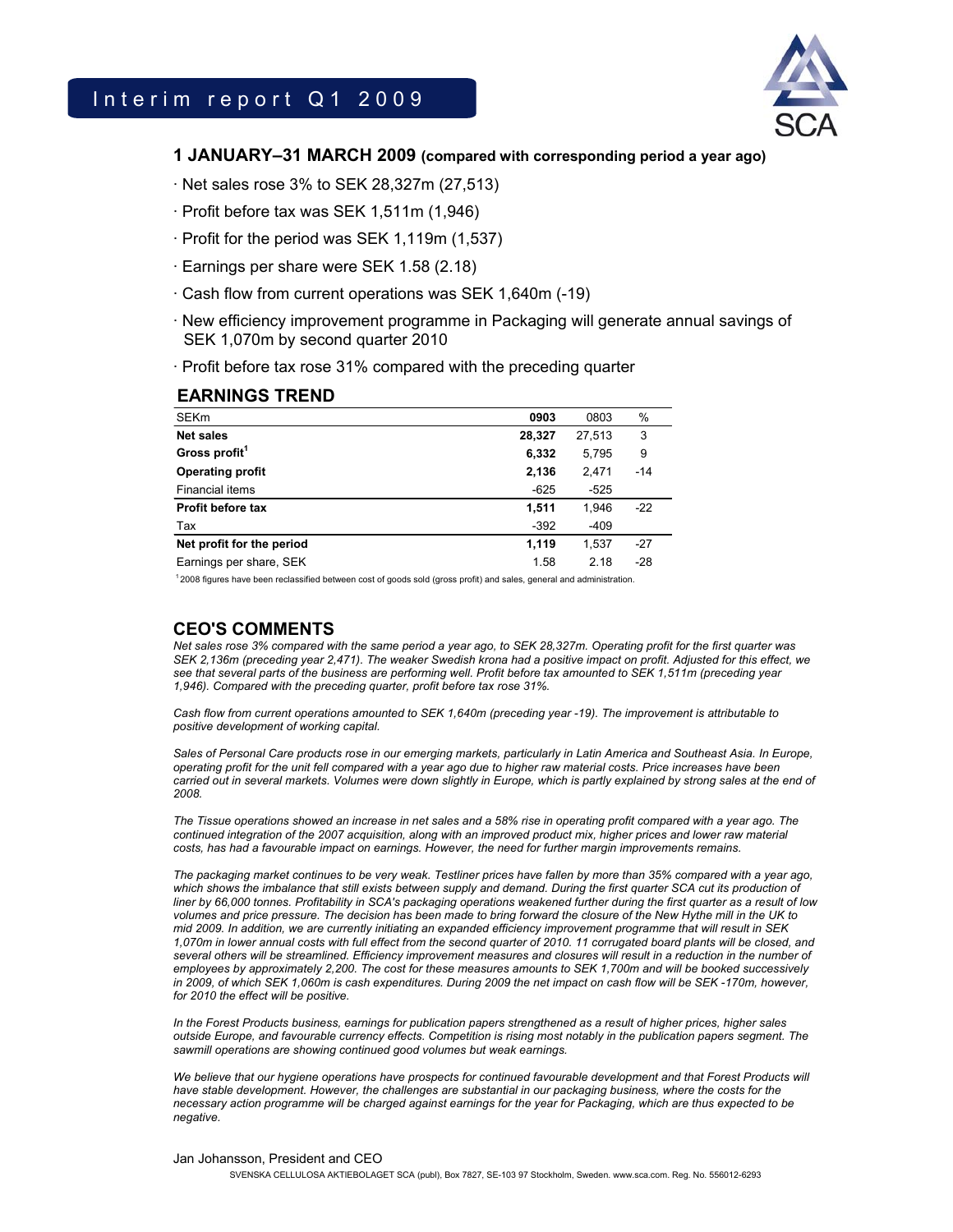



# **EARNINGS TREND FOR THE GROUP**

| SEKm                                                                                                               | 0903      | 0803      | %     |
|--------------------------------------------------------------------------------------------------------------------|-----------|-----------|-------|
| <b>Net sales</b>                                                                                                   | 28,327    | 27,513    | 3     |
| Cost of goods sold <sup>1</sup>                                                                                    | $-21,995$ | $-21,718$ |       |
| Gross profit                                                                                                       | 6,332     | 5,795     | 9     |
| Sales, general and administration <sup>1</sup>                                                                     | $-4,196$  | $-3,324$  |       |
| <b>Operating profit</b>                                                                                            | 2,136     | 2,471     | $-14$ |
| Financial items                                                                                                    | $-625$    | $-525$    |       |
| <b>Profit before tax</b>                                                                                           | 1,511     | 1,946     | $-22$ |
| Tax                                                                                                                | $-392$    | $-409$    |       |
| Net profit for the period                                                                                          | 1,119     | 1,537     | $-27$ |
| <sup>1</sup> 2008 figures have been reclassified between cost of goods sold and sales, general and administration. |           |           |       |
| Earnings per share, SEK - owners of the parent                                                                     |           |           |       |
| - after dilution effects                                                                                           | 1.58      | 2.18      | $-28$ |
| Margins (%)                                                                                                        |           |           |       |
| Gross margin                                                                                                       | 22.4      | 21.1      |       |
| <b>Operating margin</b>                                                                                            | 7.5       | 9.0       |       |
| Financial net margin                                                                                               | $-2.2$    | $-1.9$    |       |
| Profit margin                                                                                                      | 5.3       | 7.1       |       |
| Tax                                                                                                                | $-1.4$    | $-1.5$    |       |
| Net margin                                                                                                         | 3.9       | 5.6       |       |

## **OPERATING PROFIT PER BUSINESS AREA**

| <b>SEKm</b>                            | 0903  | 0803  | $\%$  |
|----------------------------------------|-------|-------|-------|
| <b>Personal Care</b>                   | 704   | 745   | -6    |
| <b>Tissue</b>                          | 864   | 546   | 58    |
| Packaging                              | 81    | 608   | $-87$ |
| <b>Forest Products</b>                 | 583   | 655   | $-11$ |
| - Publication papers                   | 288   | 83    | 247   |
| - Pulp, timber and solid-wood products | 295   | 572   | $-48$ |
| Other                                  | $-96$ | -83   |       |
| <b>Total</b>                           | 2,136 | 2.471 | $-14$ |

# **OPERATING CASH FLOW PER BUSINESS AREA**

| <b>SEKm</b>            | 0903   | 0803  | %      |  |
|------------------------|--------|-------|--------|--|
| Personal Care          | 755    | 699   | 8      |  |
| Tissue                 | 997    | 142   | 602    |  |
| Packaging              | $-113$ | $-48$ | $-135$ |  |
| <b>Forest Products</b> | 742    | 160   | 364    |  |
| Other                  | 133    | $-97$ |        |  |
| <b>Total</b>           | 2,514  | 856   | 194    |  |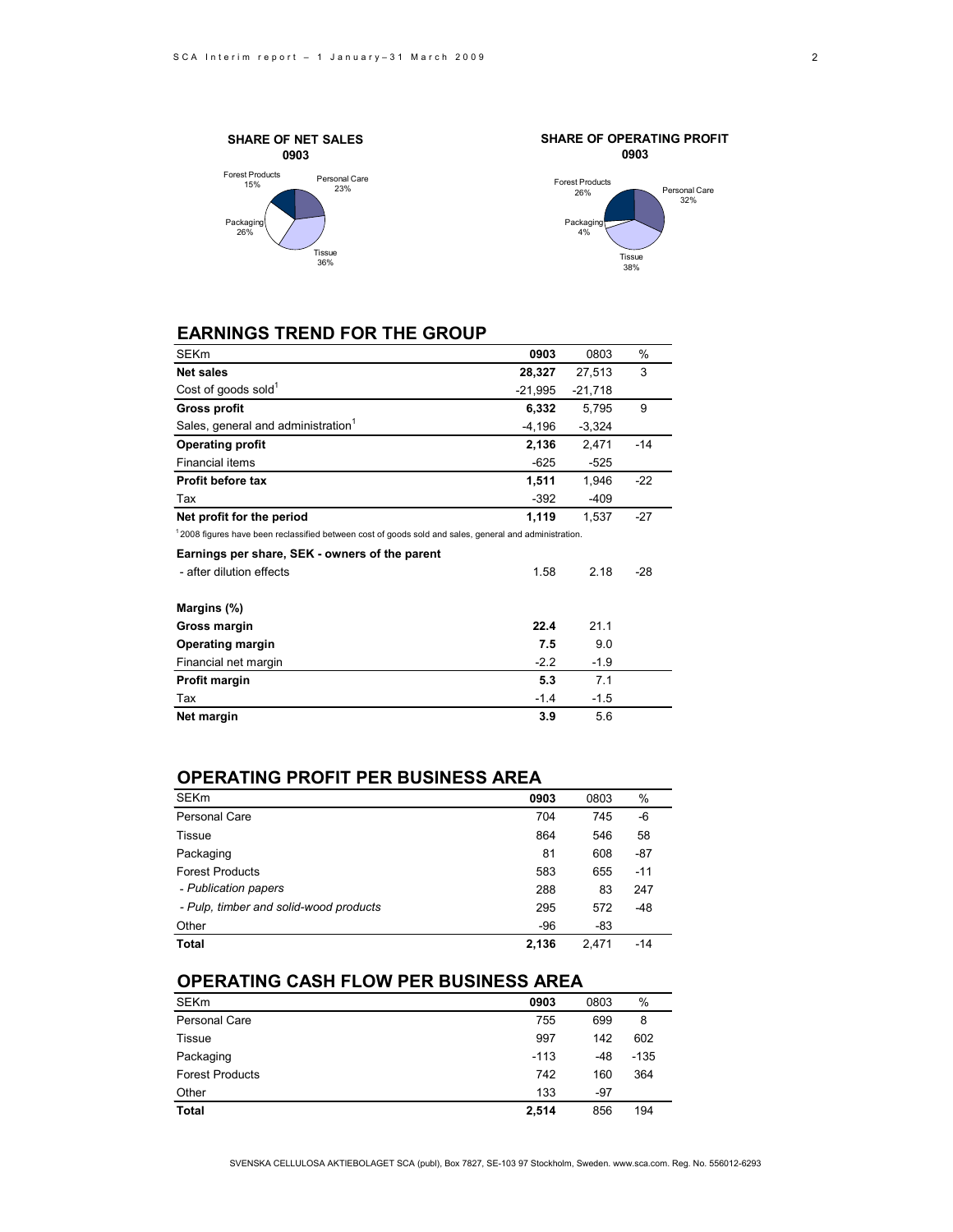Performance compared with January–March 2008:



**Personal Care**  Sales: +16% Operating profit: -6%



**Tissue**  Sales: +13% Operating profit: +58%



**Packaging** Sales: -14% Operating profit: -87%



**Forest Products** Sales: +1% Operating profit: -11%

# **GROUP**

## **MARKET**

The first quarter was characterised by the weakening global economy. Most of the world's major economies are currently in recession, with negative growth figures for 2009. For example, GDP is expected to contract by 2.7% during the year in the USA, by 3.3% in Western Europe, and by 0.6% in the Asia-Pacific region.

SCA is experiencing the effects of the prolonged economic downturn, above all in its packaging and forest product businesses, where the market conditions were weak during the first quarter. In the hygiene segments, demand is comparatively stable, however, customers and consumers in general are growing increasingly priceconscious.

**Personal Care:** Demand for incontinence care products in Europe continues to be stable. However, a stronger focus on price has been noted, particularly in public procurement processes. Competition remains intense in the baby diapers and feminine care segments.

SCA is maintaining its market leadership in incontinence care products and now offers a broader range of economy products to institutional and homecare facilities as well as new products in the premium segment.

SCA is also maintaining its market leadership in the Nordic market for baby diapers, under the Libero brand. A new line of skin care products, Libero Baby Care, has been launched and was well-received by consumers and retailers. SCA's sales in Malaysia and Thailand are showing strong volume growth and stronger market shares. Growth is also favourable in Latin America.

**Tissue:** Competition is rising in Europe in pace with the economic downturn. Demand is stable, however. In the AFH segment, demand weakened as a result of the general economic downturn. The most exposed sectors are the manufacturing industries and the travel industry, where a decline has been noted for both business and leisure travel. In the USA, the overall market has weakened, and consumption is down by more than 10% compared with a year ago. In Latin America, demand for consumer tissue remains favourable.

Demand for SCA's consumer tissue was stable in Europe. Volumes in the AFH segment were down slightly from a year ago, with a stable price picture. In the USA, volumes were slightly lower than the corresponding period a year ago, but in line with the weakening in the market. While the restaurant segment has been generally affected by the recession, the fast food segment, which is important for SCA, is more stable. In Mexico and Australia, SCA continued to increase its sales and market shares for consumer tissue.

**Packaging Europe:** Demand for containerboard (liner) has weakened further. Prices have fallen since the start of the year – for kraftliner by EUR 60/tonne and for testliner by EUR 70/tonne. Despite considerable production cuts, producer inventories are still higher than a year ago, especially for testliner.

Demand for corrugated board continued to weaken during the first two months of the year and is now, adjusted for fewer work days, roughly 10% below the level a year ago. Demand is expected to remain soft. Prices have fallen by approximately 4% compared with the first quarter of 2008, and the price pressure remains due to a surplus of liner.

During the first quarter SCA cut its liner production by 66,000 tonnes, including 59,000 tonnes of testliner. In addition, SCA has brought forward the closure of its New Hythe mill to mid 2009 and will be closing 11 corrugated board units. See also under the heading "Other events", on page 5 of this report.

SCA's sales in Asia were at the same level as a year ago due to higher prices. Volumes have decreased in segments such as electronics due to falling demand.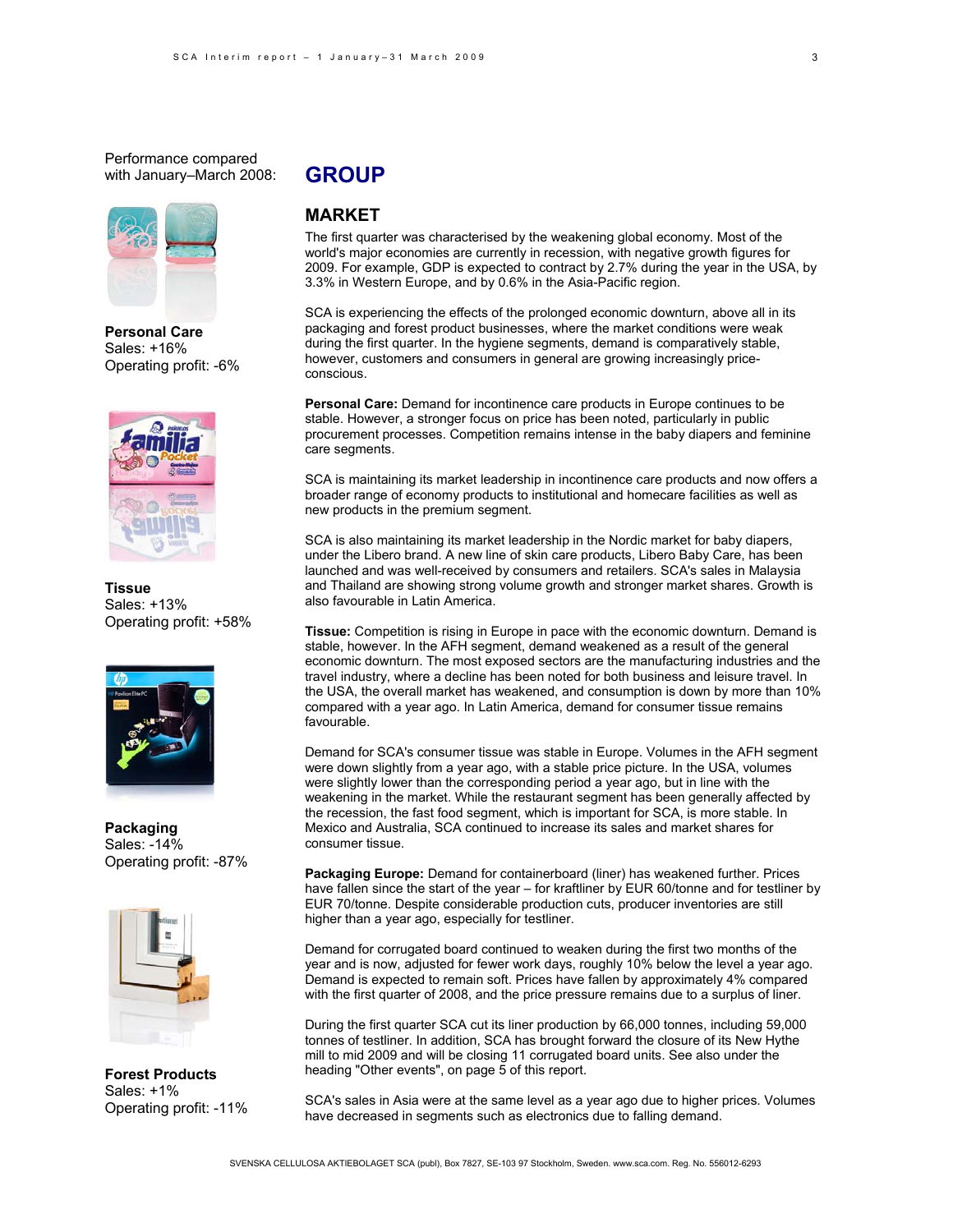**Forest Products:** Demand for magazine paper in Europe fell sharply during the first quarter. The advertising market has weakened, and future expectations have gradually become dampened. Prices were raised after the start of the year, but competition is mounting, especially for LWC paper. European demand for newsprint fell sharply during the first quarter, Capacity utilisation is low.

SCA has been able to partly offset the weak market situation through sales to markets outside Europe and thereby also reduce its inventories. SCA has hedged a substantial share of its European contract volume until year-end, however, against the background of the strong competitive pressure, price pressure is rising.

In the solid-wood products segment, the recession has dealt a severe blow to new construction of public buildings as well as homes. The renovation market has also been affected, although to a lesser extent. Profitability in the industry is weak, which has led to extensive production cutbacks. During the last half-year, Swedish manufacturers have been compensated by the weakening of the Swedish krona.

SCA has managed to buoy its delivery volumes through substantial sales to markets outside Europe.

## **SALES AND EARNINGS**

Net sales increased by 3%, or SEK 814m, compared with the preceding year and amounted to SEK 28,327m (27,513). The total change in volume was negative, at -8%, of which the effect of the divestment of the packaging operations in the UK and Ireland was -3%. Higher prices, particularly for tissue and printing paper, were offset by lower prices for packaging. Exchange rate movements had a favourable impact on net sales, by 11%.

Operating profit decreased by SEK 335m to SEK 2,136m (2,471). Higher prices and lower raw material costs have failed to compensate for lower volumes and higher energy and other manufacturing costs. Financial items amounted to SEK -625m (-525). Profit before tax amounted to SEK 1,511m (1,946). Exchange rate movements had a positive impact on profit, by 3%. The tax expense was SEK -392m (-409). Profit for the period was SEK 1,119m (1,537), and earnings per share were SEK 1.58 (2.18).

Compared with the fourth quarter of 2008, net sales rose 1%. Operating profit grew 16%, mainly due to higher earnings for Tissue and Forest Products. Profit before tax improved by 31%. Exchange rate movements had a favourable impact on profit, by 9%.

# **CASH FLOW AND FINANCING**

Operating cash surplus decreased marginally compared with a year ago, to SEK 3,526m (3,600). In contrast to a year ago, when tied-up working capital increased, during the first quarter tied-up working capital decreased and the cash flow effect was SEK 123m (-1,725). Working capital in relation to net sales decreased to 10%. Current capital expenditures were slightly higher than a year ago and amounted to SEK 898m (849). Operating cash flow improved by SEK 1,658m to SEK 2,514m (856).

Financial items increased by SEK 100m to SEK -625m (-525). The increase is attributable to the effects of a higher level of net debt and exchange rate movements, which were partly offset by lower interest rates. Tax payments were lower than a year ago and totalled SEK 240m (355). Cash flow from current operations amounted to SEK 1,640m (-19).

Strategic investments and acquisitions amounted to SEK 716m (723). Net cash flow was SEK 924m (-731).

Net debt changed by SEK -840m and amounted to SEK -47,842m at the end of the period, compared with -47,002m at the start of the year. Net cash flow reduced net debt by SEK 924m, while the restatement of pension assets and pension liabilities and financial instruments to fair value affected net debt by SEK -1,348m. Exchange rate movements caused by the weaker Swedish krona affected net debt by SEK -416m. The debt/equity ratio was 0.70 (0.70 at the start of the year).

As per 31 March 2009, SCA had outstanding commercial paper worth SEK 8,598m with maturity in 10 months. On this same date, unutilised long-term credit facilities amounted

SVENSKA CELLULOSA AKTIEBOLAGET SCA (publ), Box 7827, SE-103 97 Stockholm, Sweden. www.sca.com. Reg. No. 556012-6293





Excluding items affecting comparability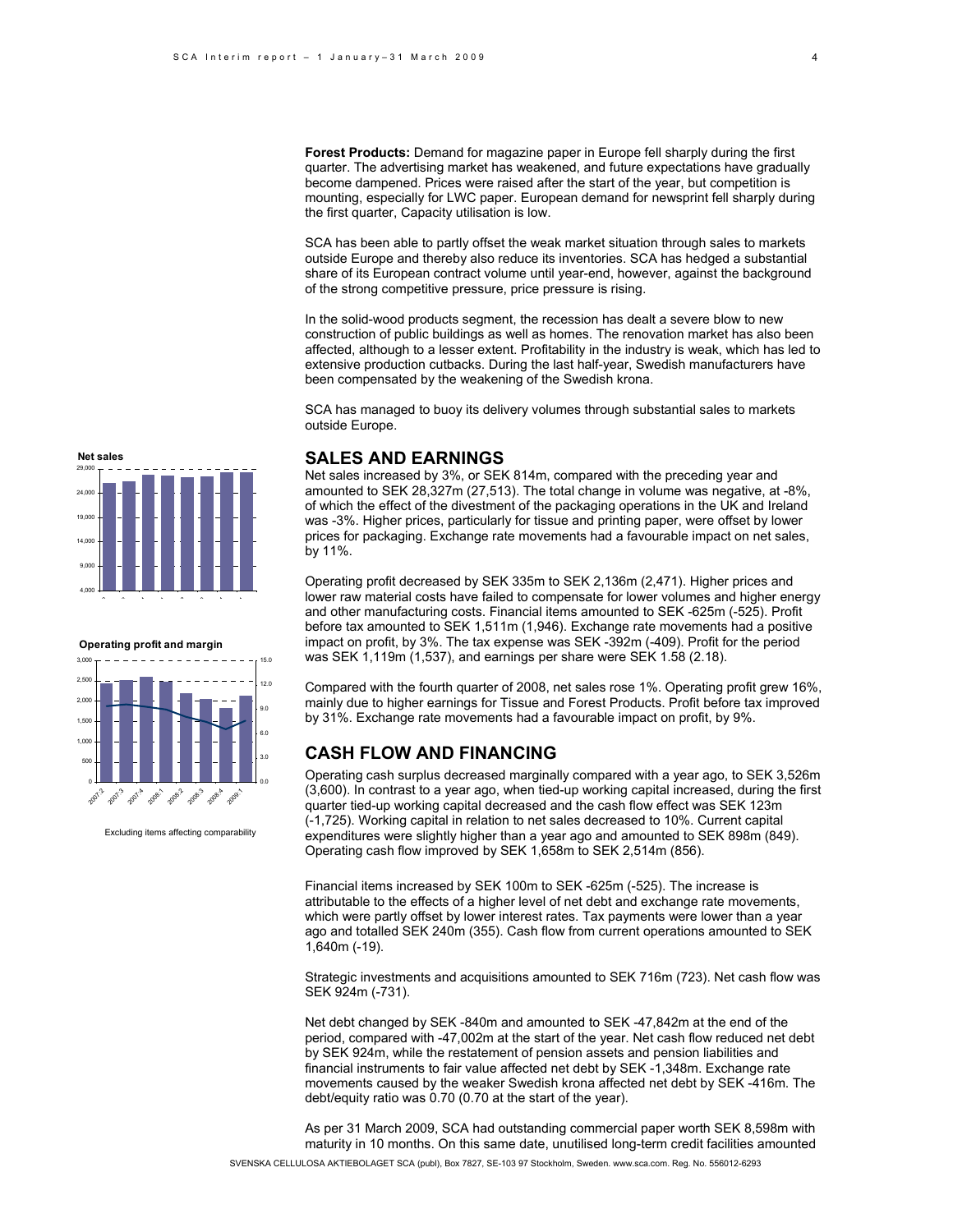to SEK 20,508m. Cash and cash equivalents amounted to SEK 4,896m. At the end of April, a contract was signed for a five-year loan worth approximately SEK 5bn.

## **EQUITY**

Consolidated equity increased during the period by SEK 1,214m to SEK 68,466m. Net profit for the period increased equity by SEK 1,119m. Equity decreased through restatement of the net pension liability to fair value, by SEK 1,006m after tax. The restatement of financial instruments to fair value increased equity by SEK 2m after tax. Exchange rate movements including hedges of net capital expenditures abroad, etc., increased equity by SEK 1,099m.

## **TAX**

A tax expense of 26% is reported for the first quarter, which is also the estimated tax rate for 2009.

# **OTHER EVENTS AFTER THE END OF THE PERIOD**

#### **Efficiency improvement programmes, closures**

The weakening of the packaging market has given rise to a need to adapt SCA's operations with respect to capacity and costs. SCA has pushed up the closure of the New Hythe testliner mill to June 2009. The mill has a capacity of 260,000 tonnes. In addition, 11 corrugated board plants in Europe will be closed. As a result of a general review of employee numbers at SCA's plants, approximately 2,200 positions will be cut, entailing a 14% workforce reduction in the packaging operations.

These measures will be implemented gradually during 2009. The costs, totalling SEK 1,700m, will be booked successively in 2009. Of the total cost for the programme, SEK 640m is write downs and SEK 1,060m cash expenditures. During 2009, the net impact on cash flow will be SEK -170m. The annual savings achieved by these actions, fully implemented from the second quarter of 2010, will amount to SEK 1,070m, of which SEK 310m in 2009.

In the European tissue operations, SCA decided in March to close the paper mill in Pratovecchio, Italy. The mill has a capacity of 22,000 tonnes. As previously announced, SCA will also restructure operations at its mill in Orléans, France. A total of 172 positions will be affected at the two plants.

SCA has decided to invest SEK 635m in the liner plant in Aschaffenburg, Germany. New, more stringent emission standards and the opportunity to secure the plant's energy supply at a considerably lower cost than currently are the underlying reasons for SCA's decision. The latter part of the investment, with a repayment period of three years, will give the plant an optimal balance between electricity and steam generation with a high level of energy efficiency, which will generate a positive annual effect on profit of approximately SEK 100m. The investment is expected to be fully carried out by 2011.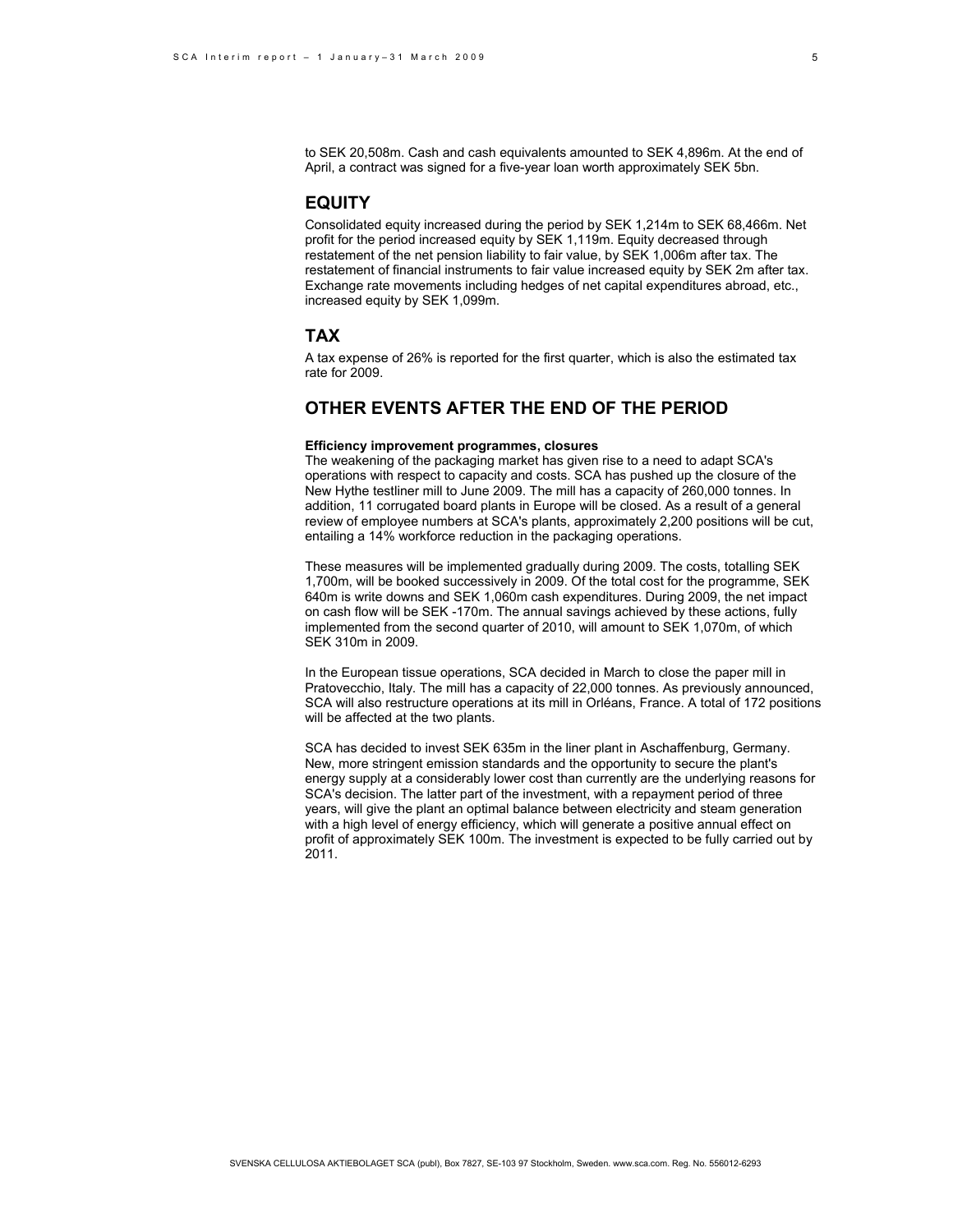

**Share of Group, operating profit 0903**







#### **Operating profit and margin**



#### **Deviations, operating profit (%)**

| 0903 vs. 0803 |       |
|---------------|-------|
| Price/mix     | 21    |
| Volume        | ŋ     |
| Raw material  | $-15$ |
| Energy        | $-1$  |
| Currency      |       |
| Other         | $-15$ |
|               |       |

# **PERSONAL CARE**

| <b>SEK<sub>m</sub></b> | 0903  | 0803  | $\%$ |
|------------------------|-------|-------|------|
| Net sales              | 6.476 | 5.564 | 16   |
| Operating surplus      | 988   | 999   | -1   |
| Operating profit       | 704   | 745   | -6   |
| Operating margin, %    | 10.9  | 134   |      |

**January–March 2009 (compared with corresponding period a year ago)**  Net sales rose 16% to SEK 6,476m (5,564). Higher prices accounted for 3% of the sales increase. Exchange rate movements had a favourable impact on net sales, by 13%. Sales in emerging markets increased by 22%.

The sales increase for Tena-brand incontinence care products was 15%. Sales of products to the healthcare sector rose 15%, and sales to the retail sector showed continued good growth. Growth in the more rapidly growing markets in Eastern Europe and Russia remained favourable.

The sales increase for baby diapers was 21%. Sales in emerging markets such as Malaysia remained very strong, with double-digit growth. The generation shift that took place in Europe last year towards new products along with changes in production had a continued adverse effect on growth, while the changed product mix had a positive effect.

Sales of feminine care products increased by 11%. Growth was favourable in Latin American markets and in Europe.

Operating profit was down 6% compared with a year ago, to SEK 704m (745). Higher prices and the effects of an improved product mix – mainly for baby diapers – failed to compensate for higher raw material costs as well as higher manufacturing and distribution costs. Exchange rate movements affected earnings favourably by 4%. The operating margin was lower than the corresponding period a year ago.

Operating cash surplus was SEK 997m (1,000), while operating cash flow increased to SEK 755m (699). The positive effect compared with a year ago of a lower level of tied-up working capital was partly counteracted by a higher level of current capital expenditures.

#### **January–March 2009 (compared with preceding quarter)**

Net sales rose 3% compared with the fourth quarter of 2008. Operating profit decreased by 1% compared with the fourth quarter. This is mainly due to lower volumes on account of higher purchases by major customers in late 2008. Higher prices and lower raw material costs offset this decrease, and exchange rate movements had a favourable impact on profit, by 3%.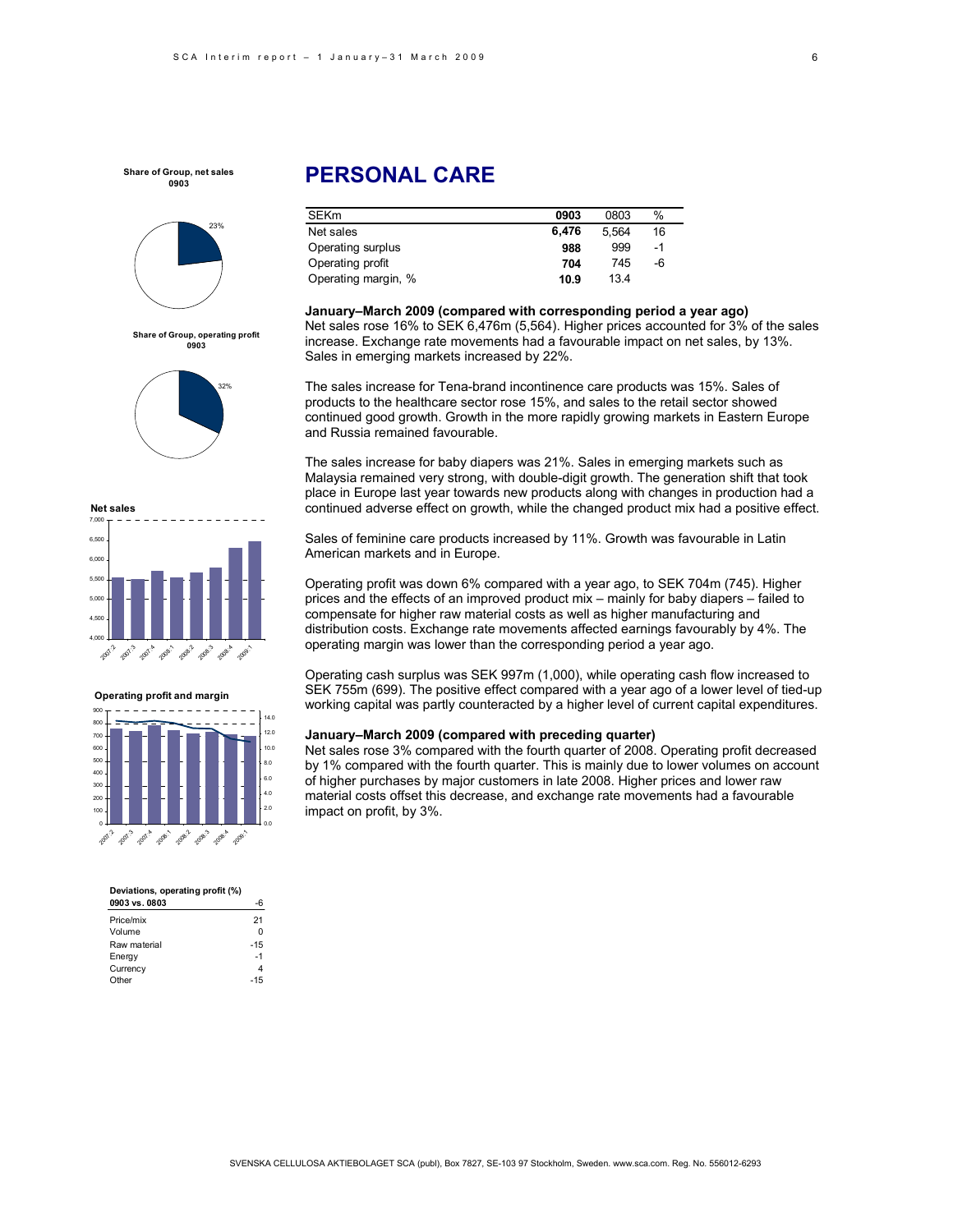

**Share of Group, operating profit 0903**





#### **Operating profit and margin**

| 1,000       |        |        |              |        |        |        |       | 9.0 |
|-------------|--------|--------|--------------|--------|--------|--------|-------|-----|
| 900         |        |        |              |        |        |        |       | 8.0 |
| 800         |        |        |              |        |        |        |       | 7.0 |
| 700         |        |        |              |        |        |        |       | 6.0 |
| 600         |        |        |              |        |        |        |       | 5.0 |
| 500         |        |        |              |        |        |        |       |     |
| 400         |        |        |              |        |        |        |       | 4.0 |
|             |        |        |              |        |        |        |       | 3.0 |
| 300         |        |        |              |        |        |        |       |     |
| 200         |        |        |              |        |        |        |       | 2.0 |
| 100         |        |        |              |        |        |        |       | 1.0 |
| $\mathbf 0$ |        |        |              |        |        |        |       | 0.0 |
|             |        |        |              |        |        |        |       |     |
| 2007年       | 2007.3 | 2007-A | <b>BOB</b> ! | 2008/3 | 2006.3 | 2008-A | Bost, |     |
|             |        |        |              |        |        |        |       |     |

#### **Deviations, operating profit (%)**

| 0903 vs. 0803 | 58    |
|---------------|-------|
| Price/mix     | 92    |
| Volume        | -5    |
| Raw material  | 19    |
| Energy        | $-11$ |
| Currency      | 14    |
| Other         | -51   |
|               |       |

# **TISSUE**

| <b>SEKm</b>         | 0903   | 0803  | %  |
|---------------------|--------|-------|----|
| Net sales           | 10.466 | 9.279 | 13 |
| Operating surplus   | 1.498  | 1.072 | 40 |
| Operating profit    | 864    | 546   | 58 |
| Operating margin, % | 8.3    | 5.9   |    |

**January–March 2009 (compared with corresponding period a year ago)**  Net sales rose 13% to SEK 10,466m (9,279). Higher prices accounted for 5% of the sales improvement, while lower volumes reduced sales by 3%. Exchange rate movements had a favourable impact on net sales by 11%. Sales in emerging markets rose 20%.

Sales of consumer tissue rose 14%, mainly as a result of higher prices and favourable exchange rate movements, while volumes were marginally higher. Volume growth was favourable in Eastern Europe and Latin America.

Sales of AFH tissue rose 15%, mainly due to favourable exchange rate movements. The effects of higher prices in all regions were offset by lower volumes.

Operating profit improved by 58%, or SEK 318m, to SEK 864m (546). Improved product mix, higher prices and lower costs for raw materials – especially in the European operations – boosted earnings.The integration of the acquisition carried out in 2007 had a continued postive impact on earnings. Higher marketing costs along with slightly higher energy costs had a lowering effect on earnings. Profit for the corresponding period a year ago included a capital gain of SEK 50m from the sale of the Softis brand. Exchange rate movements had a favourable impact on profit, by 14%.

Operating cash surplus was SEK 1,486m (1,000), and operating cash flow was SEK 997m (142). The higher operating cash surplus was strengthened by a lower level of tied-up working capital compared with the preceding year and a slightly lower level of current net capital expenditures.

#### **January–March 2009 (compared with preceding quarter)**

Net sales rose 2% compared with the fourth quarter of 2008. Operating profit rose 40%, mainly due to better prices and product mix and lower raw material and energy costs. Exchange rate movements had a favourable impact on profit, by 5%.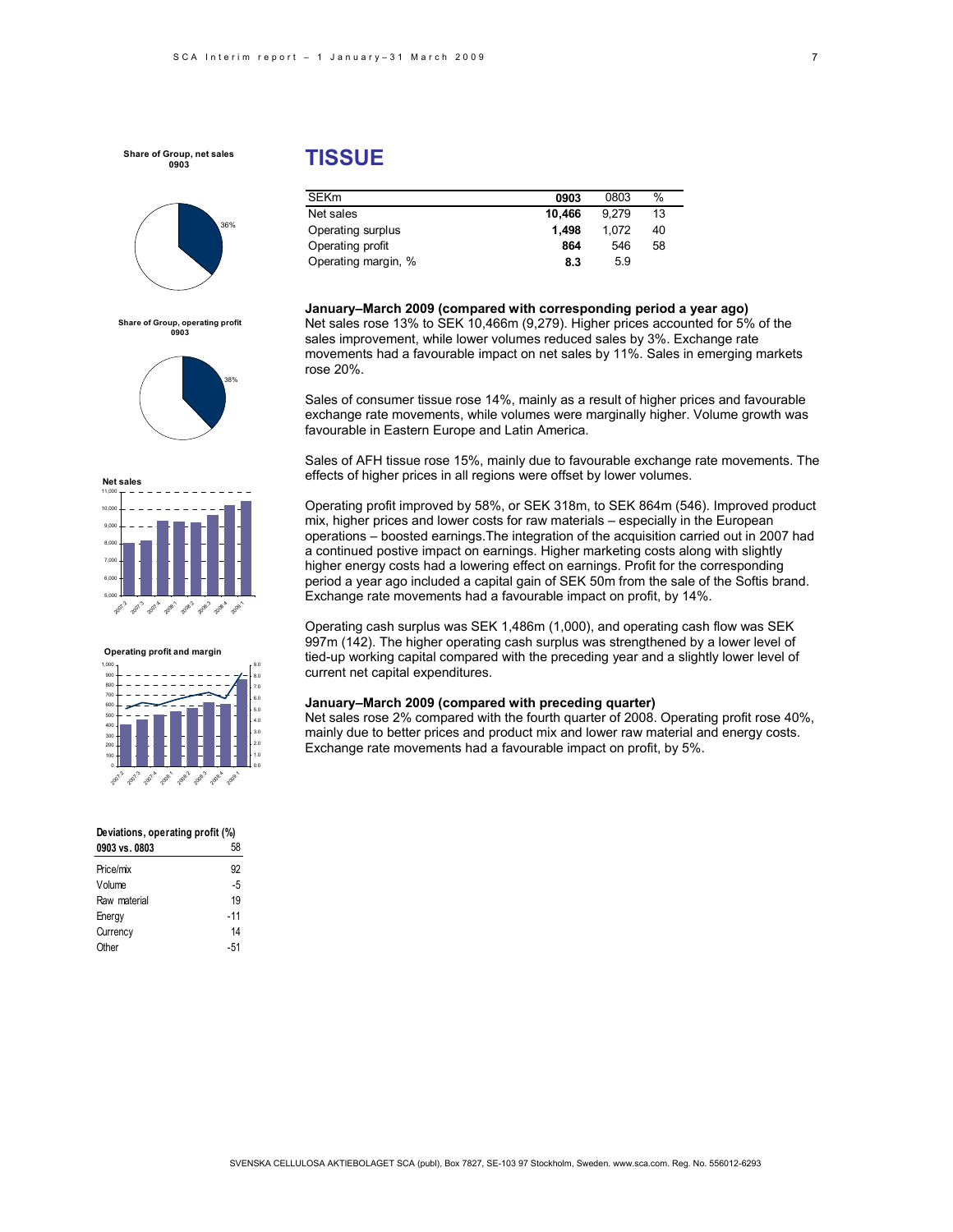

**Share of Group, operating profit 0903** 4%

**PACKAGING** 

| <b>SEKm</b>                      | 0903  | 0803  | %      |
|----------------------------------|-------|-------|--------|
| <b>Deliveries</b>                |       |       |        |
| - Liner products, ktonnes        | 540   | 594   | -9     |
| - Corrugated board, million $m2$ | 834   | 1.112 | $-25*$ |
| Net sales                        | 7.495 | 8.713 | $-14$  |
| Operating surplus                | 518   | 1.010 | $-49$  |
| Operating profit                 | 81    | 608   | $-87$  |
| Operating margin, %              | 1.1   | 70    |        |

\*) Adjusted for the change in volume resulting from the divestment of operations in the UK and Ireland, the change was -14%.

#### **January–March 2009 (compared with corresponding period a year ago)**

Net sales decreased by 14% to SEK 7,495m (8,713). Adjusted for the divestment of operations in the UK and Ireland in 2008, net sales decreased by 6%. Lower prices and volumes contributed to the decrease. Low demand and lower raw material prices put pressure on prices, and for corrugated board the effect of lower prices was approximately 4%. Exchange rate movements had a favourable impact on net sales, by 12%.

Operating profit fell 87% to SEK 81m (608). Lower prices and volumes were partly compensated by lower raw material costs. During the first quarter SCA cut its liner production by 66,000 tonnes, which hurt earnings. In the corrugated board operations, savings achieved through reduced overtime and fewer shifts led to a decrease in personnel costs. The number of full-time employees has been successively adapted to the lower level of production and was reduced by approximately 1,000. Exchange rate movements had a favourable impact on profit, by 1%.

Operating cash surplus was SEK 503m (1,009), and operating cash flow was SEK -113m (-48). The lower operating cash surplus and higher current capital expenditures were partly compensated by a lower level of tied-up working capital compared with a year ago.

#### **January–March 2009 (compared with preceding quarter)**

Net sales were down 3% compared with the fourth quarter of 2008. Operating profit decreased by 26%, mainly due to lower prices and volumes, which were partly compensated by lower energy and raw material costs. Exchange rate movements had a negative impact on profit, by 9%.



#### **Operating profit and margin**



| Deviations, operating profit (%) |       |
|----------------------------------|-------|
| 0903 vs. 0803                    | -87   |
| Price/mix                        | $-76$ |
| Volume                           | $-51$ |
| Raw material                     | 47    |
| Energy                           | 4     |
| Currency                         | 1     |
| Other                            |       |

8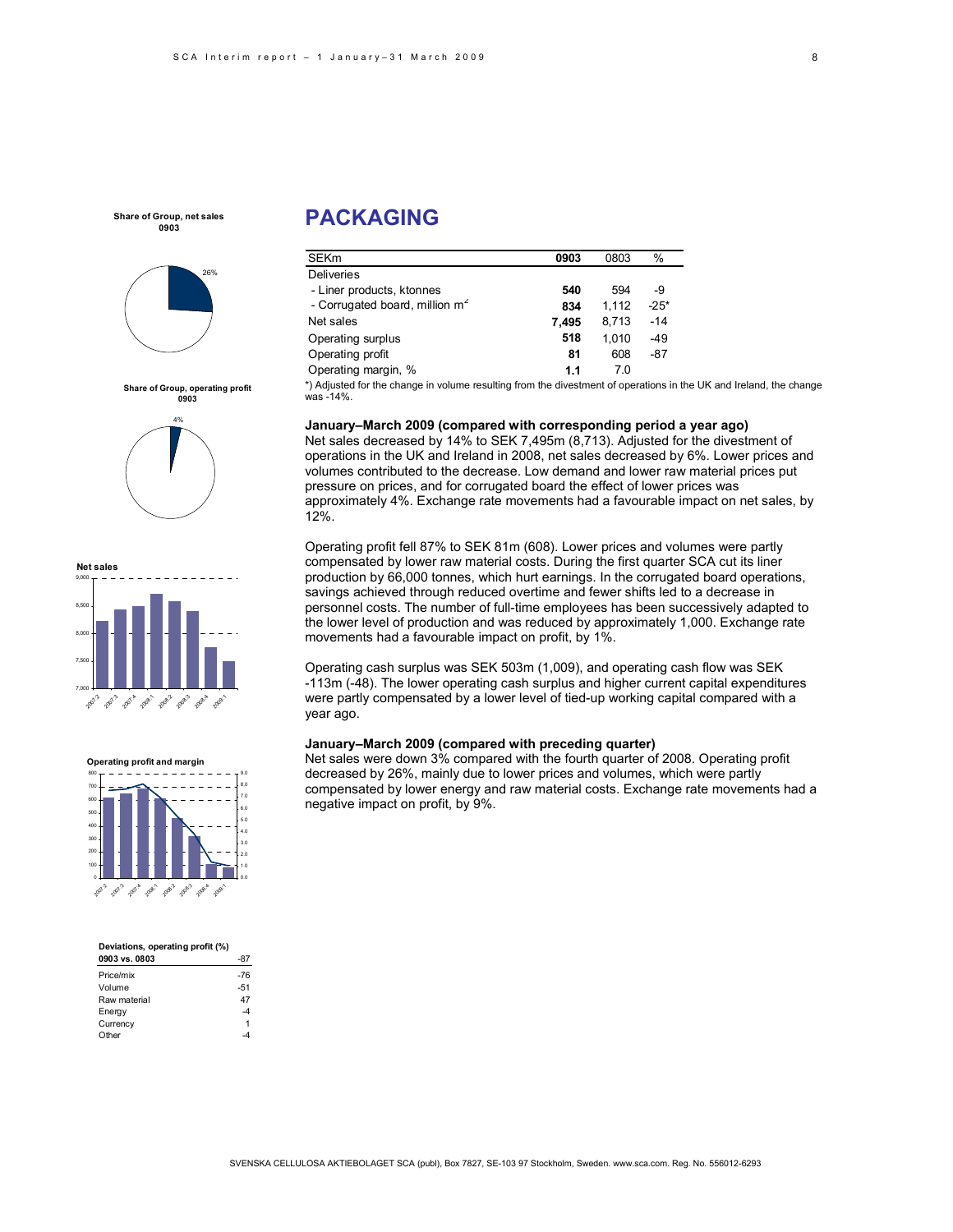

**Share of Group, operating profit 0903**





#### **Operating profit and margin**

0 100 200 300 400 500 600 700 800 900 2013 .<br>اگه 2007.<sup>5</sup> 200° 2009.2 2009 2008:4 **200** 0.0 2.0 4.0 6.0 8.0 10.0 12.0 14.0 16.0 18.0

| Deviations, operating profit (%) |       |
|----------------------------------|-------|
| 0903 vs. 0803                    | $-11$ |
| Price/mix                        | 12    |
| Volume                           | U     |
| Raw material                     | $-11$ |
| Energy                           | $-14$ |
| Currency                         | 6     |
| : Other                          |       |

# **FOREST PRODUCTS**

| <b>SEKm</b>                            | 0903  | 0803  | $\%$  |
|----------------------------------------|-------|-------|-------|
| Deliveries                             |       |       |       |
| - Publication papers, ktonnes          | 380   | 386   | -2    |
| - Solid-wood products, km <sup>3</sup> | 416   | 396   | 5     |
| Net sales                              | 4,333 | 4.290 | 1     |
| Operating surplus                      | 928   | 971   | -4    |
| Operating profit                       | 583   | 655   | $-11$ |
| Operating margin, %                    | 13.5  | 15.3  |       |

#### **January–March 2009 (compared with corresponding period a year ago)**

Net sales rose 1% to SEK 4,333m (4,290). Sales of publication papers rose 14% due to higher prices, while sales of solid-wood products decreased by 12% as a result of lower prices. Exchange rate movements had a favourable impact on net sales, by 3%.

Operating profit fell 11% to SEK 583m (655). Operating profit for the publication paper operations increased, mainly due to higher prices. Higher costs for raw material and energy offset the increase. Operating profit for the pulp and solid-wood operations decreased due to lower sales prices and higher raw material costs. Exchange rate movements had a favourable impact on profit, by 6%.

Operating cash surplus amounted to SEK 612m (682), and operating cash flow was SEK 742m (160). A lower operating cash surplus was compensated by a lower level of tiedup working capital and slightly lower net current capital expenditures.

#### **January–March 2009 (compared with preceding quarter)**

Net sales rose 3% compared with the fourth quarter of 2008. Operating profit rose 13%, mainly due to higher prices in the publication paper operations. Exchange rate movements had a favourable impact on profit, by 14%.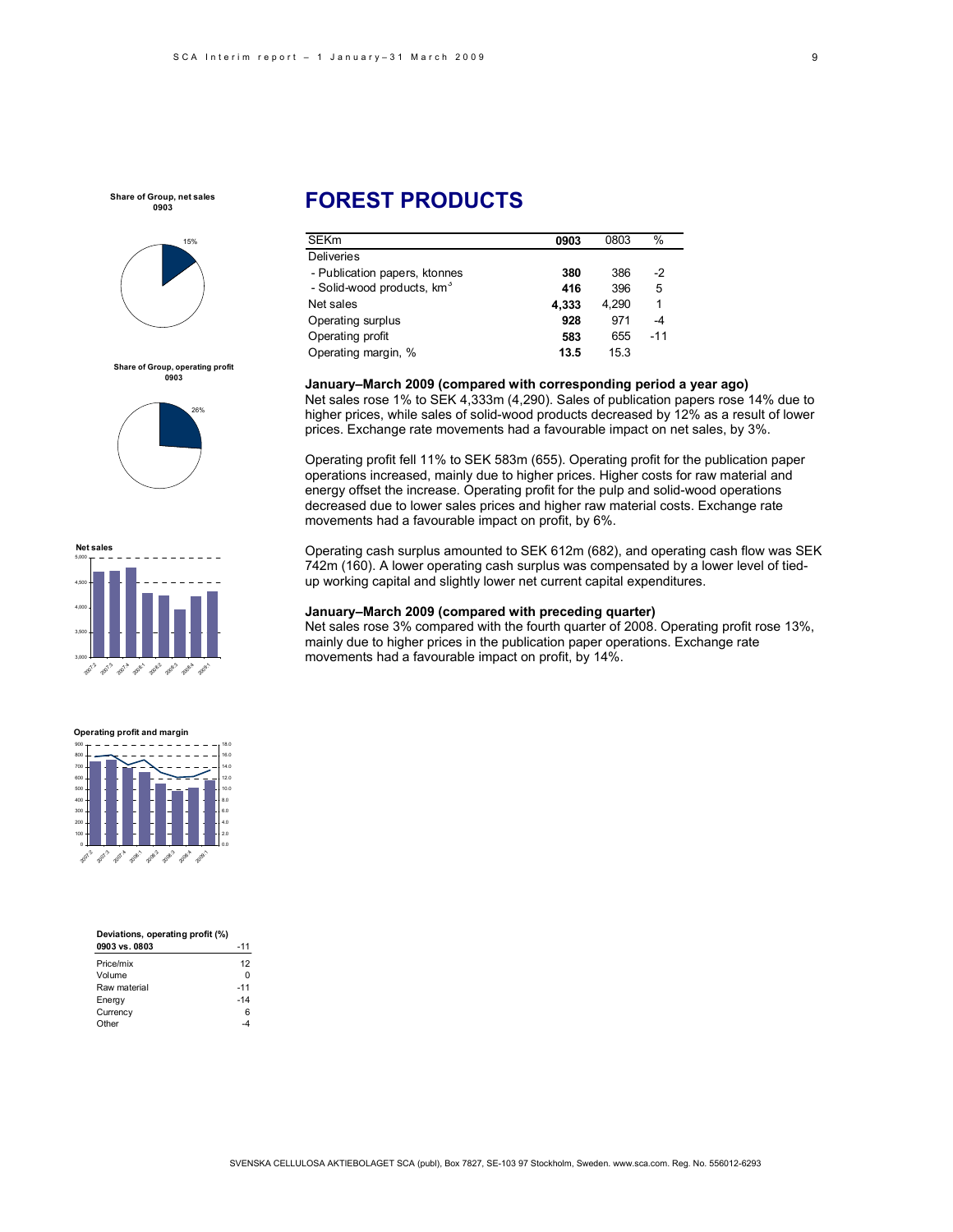# **SHARE DISTRIBUTION**

| 31 March 2009               | Class A     | Class B     | Total       |
|-----------------------------|-------------|-------------|-------------|
| Registered number of shares | 110.939.907 | 594.170.187 | 705.110.094 |
| - of which treasury shares  |             | 2.767.605   | 2.767.605   |

At the end of the period, the proportion of Class A shares was 15.7%.

Calculated according to IFRS recommendations, the outstanding employee option programmes entail no dilutive effect.

## **RISKS AND UNCERTAINTIES**

SCA's strategic and operational risk exposure as well as risk management are described on pages 32–34 of the 2008 Annual Report. SCA's financial risk management is described on pages 48–53. Risks related to financial reporting are described on page 85. No significant changes have taken place that have affected the reported risks.

The recent, dramatic developments in the financial markets have caused a higher level of general uncertainty, which also entails risks and uncertainties for the operations.

#### **Strategic risks**

Risks in conjunction with company acquisitions are analysed in the due diligence processes that SCA carries out prior to all acquisitions. In cases where acquisitions have been carried out that may affect the assessment of SCA's risk exposure, these are described under the heading "Acquisitions and divestments" in interim reports. No significant acquisitions were made during the first quarter.

#### **Operational risks**

Management of operational risks is primarily carried out by SCA's business managers. SCA's internal audit function is tasked with following up compliance with internal control processes.

## **RELATED PARTY TRANSACTIONS**

No transactions have been carried out between SCA and related parties that had a material impact on the company's financial position and results of operations.

## **ACCOUNTING PRINCIPLES**

This interim report has been prepared in accordance with IAS 34 and recommendation RFR 1.1 of the Swedish Financial Reporting Board, and with regard to the Parent Company, according to RFR 2.1. The accounting principles applied correspond to those described in the 2008 Annual Report.

## **FUTURE REPORTS**

Interim reports will be released 23 July and 27 October 2009. The 2009 year-end report will be released on 28 January 2010.

Stockholm, 28 April 2009 SVENSKA CELLULOSA AKTIEBOLAGET SCA (publ)

Jan Johansson President and CEO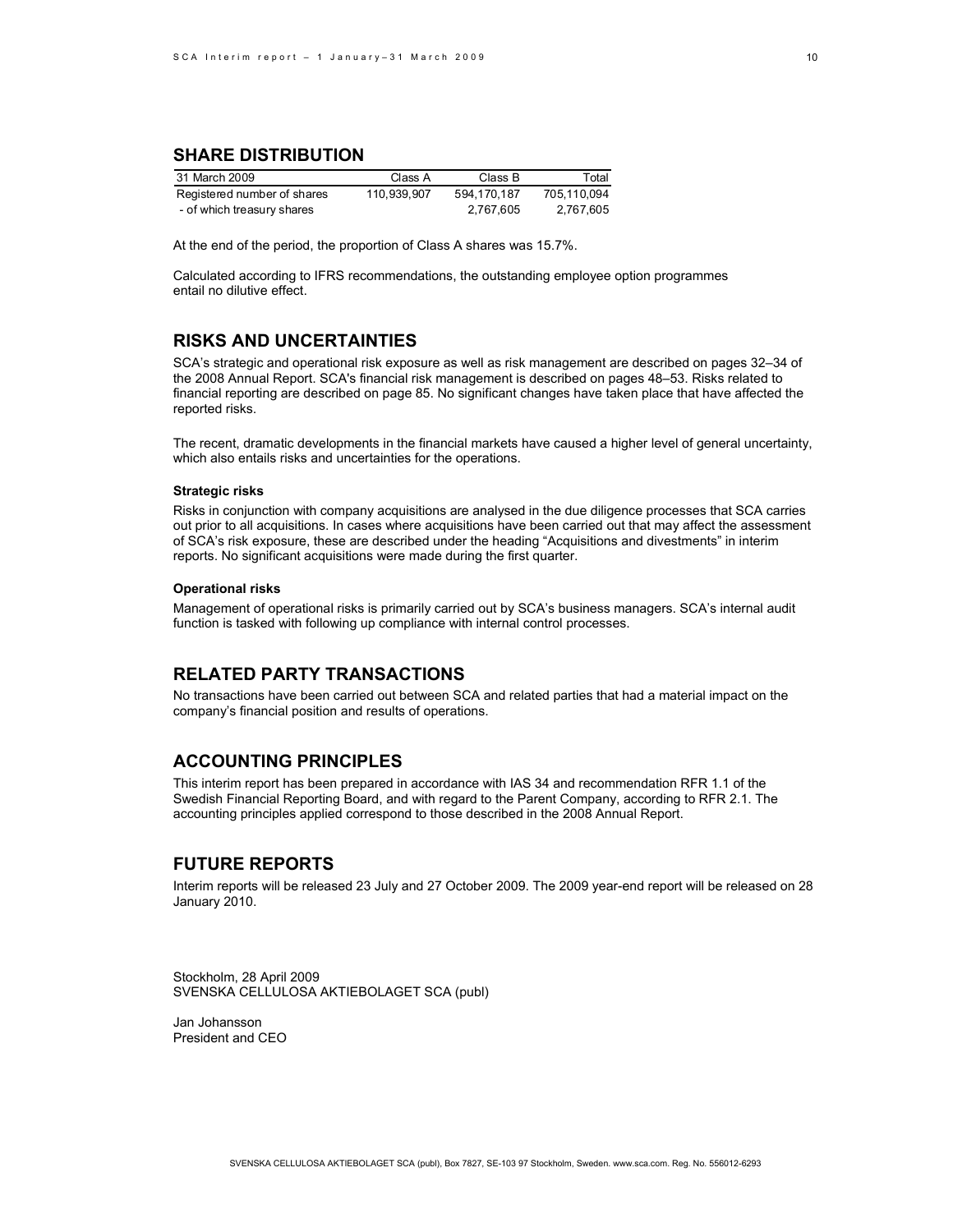# **OPERATING CASH FLOW ANALYSIS**

| <b>SEKm</b>                                  | 0903     | 0803      |
|----------------------------------------------|----------|-----------|
| Operating cash surplus                       | 3,526    | 3,600     |
| Change in working capital                    | 123      | $-1,725$  |
| Current capital expenditures, net            | $-898$   | $-849$    |
| Restructuring costs, etc.                    | $-237$   | $-170$    |
| Operating cash flow                          | 2,514    | 856       |
|                                              |          |           |
| <b>Financial items</b>                       | $-625$   | $-525$    |
| Income taxes paid                            | $-240$   | $-355$    |
| Other                                        | -9       | 5         |
| Cash flow from current operations            | 1,640    | $-19$     |
|                                              |          |           |
| Acquisitions                                 | -1       | $-112$    |
| Strategic capital expenditures, fixed assets | $-715$   | $-611$    |
| <b>Divestments</b>                           | 0        | 4         |
| Cash flow before dividend                    | 924      | $-738$    |
| Dividend                                     | 0        | 0         |
| Cash flow after dividend                     | 924      | $-738$    |
| Sale of treasury shares                      | 0        | 7         |
| Net cash flow                                | 924      | $-731$    |
| Net debt at the start of the period          | -47.002  | $-37,368$ |
| Net cash flow                                | 924      | $-731$    |
| Remeasurement to equity                      | $-1.348$ | 171       |
| Currency effects                             | $-416$   | 675       |
| Net debt at the end of the period            | -47,842  | $-37,253$ |
|                                              |          |           |
| Debt/equity ratio                            | 0.70     | 0.58      |
| Debt payment capacity, %                     | 25       | 33        |
|                                              |          |           |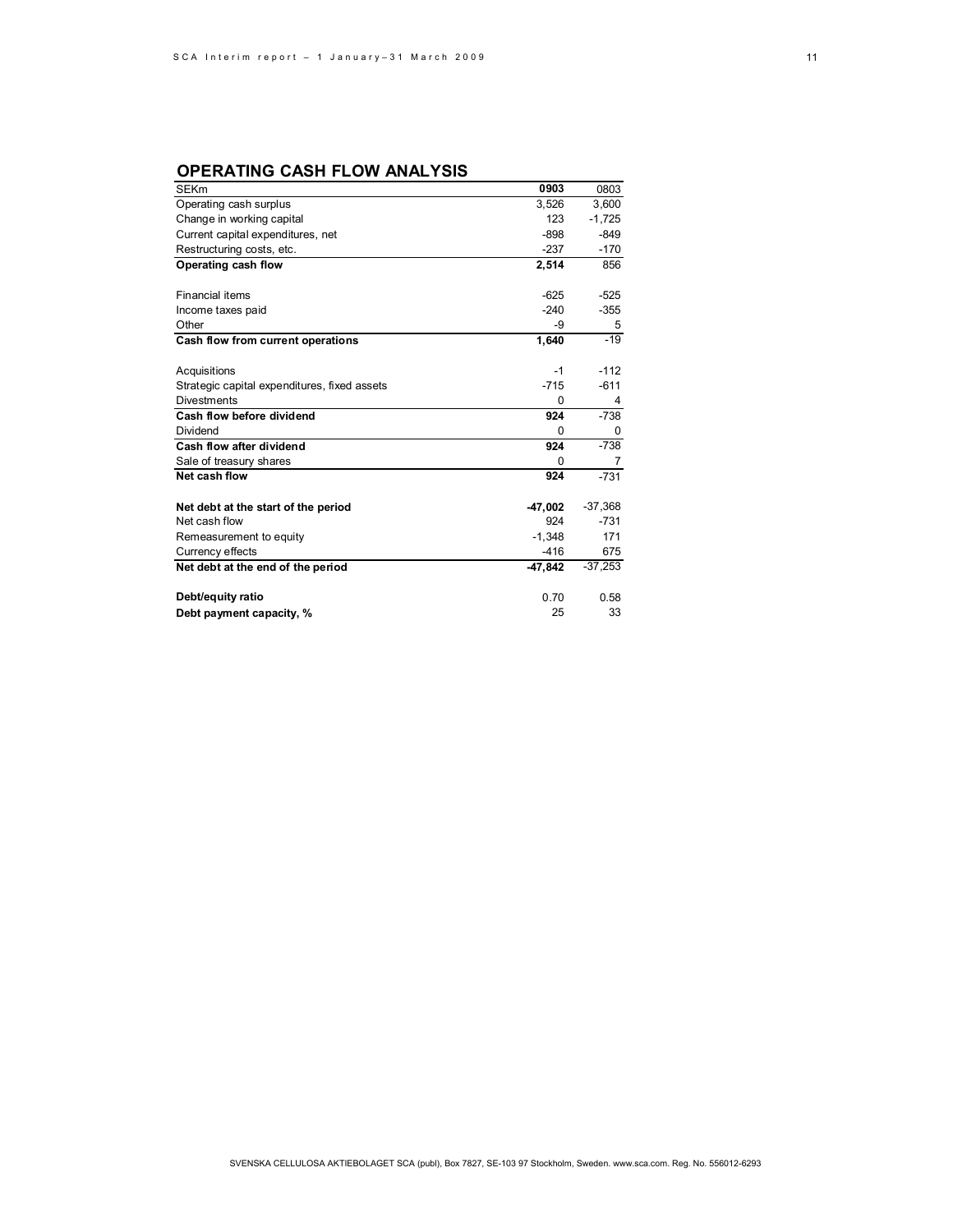# **CASH FLOW STATEMENT**

| <b>SEKm</b>                                                           | 0903     | 0803     |
|-----------------------------------------------------------------------|----------|----------|
|                                                                       |          |          |
| <b>Operating activities</b><br>Profit before tax                      |          |          |
|                                                                       | 1,511    | 1,946    |
| Adjustment for non-cash items <sup>1</sup>                            | 960      | 971      |
|                                                                       | 2,471    | 2,917    |
| Paid tax                                                              | $-240$   | $-355$   |
| Cash flow from operating activities before changes in working capital | 2,231    | 2,562    |
| Cash flow from changes in working capital                             |          |          |
| Change in inventories                                                 | 59       | $-713$   |
| Change in operating receivables                                       | 1.187    | $-1,164$ |
| Change in operating liabilities                                       | $-1,123$ | 152      |
| Cash flow from operating activities                                   | 2,354    | 837      |
| <b>Investing activities</b>                                           |          |          |
| Acquisition of operations                                             | $-1$     | $-112$   |
| Sold operations                                                       | 0        | -3       |
| Acquisition tangible and intangible assets                            | $-1.645$ | $-1.562$ |
| Sale of tangible assets                                               | 34       | 102      |
| Payment of loans to external parties                                  | 0        | -96      |
| Repayment of loans from external parties                              | 224      |          |
| Cash flow from investing activities                                   | $-1,388$ | $-1,671$ |
| <b>Financing activities</b>                                           |          |          |
| Sale of treasury shares                                               | $\Omega$ | 7        |
| Amortisation of debt                                                  | $-1,815$ | $-839$   |
| Dividends paid                                                        | 0        | 0        |
| Cash flow from financing activities                                   | $-1,815$ | $-832$   |
| Cash flow for the period                                              | -849     | $-1,666$ |
| Cash and cash equivalents at the beginning of the year                | 5,738    | 3,023    |
| Exchange differences in cash and cash equivalents                     | 7        | $-35$    |
| Cash and cash equivalents at the end of the period                    | 4,896    | 1,322    |
|                                                                       |          |          |

## **Reconciliation with operating cash flow analysis**

| Cash flow for the period                                | -849   | $-1.666$ |
|---------------------------------------------------------|--------|----------|
| Deducted items:                                         |        |          |
| Payment of loans to external parties                    | 0      | 96       |
| Repayment of loans from external parties                | $-224$ |          |
| Amortisation of debt                                    | 1.815  | 839      |
| <b>Added items:</b>                                     |        |          |
| Net debt in acquired and divested operations            | 0      | 7        |
| Accrued interest                                        | 184    | $-7$     |
| Investments through finance leases                      | -2     | 0        |
| Net cash flow according to operating cash flow analysis | 924    | $-731$   |

| Depreciation and impairment, fixed assets | 1.722  | 1.516 |
|-------------------------------------------|--------|-------|
| Fair value valuation of forest assets     | $-312$ | -304  |
| Payments related to efficiency programmes | $-240$ | -137  |
| Other                                     | -210   | -104  |
| Total                                     | 960    | 971   |
|                                           |        |       |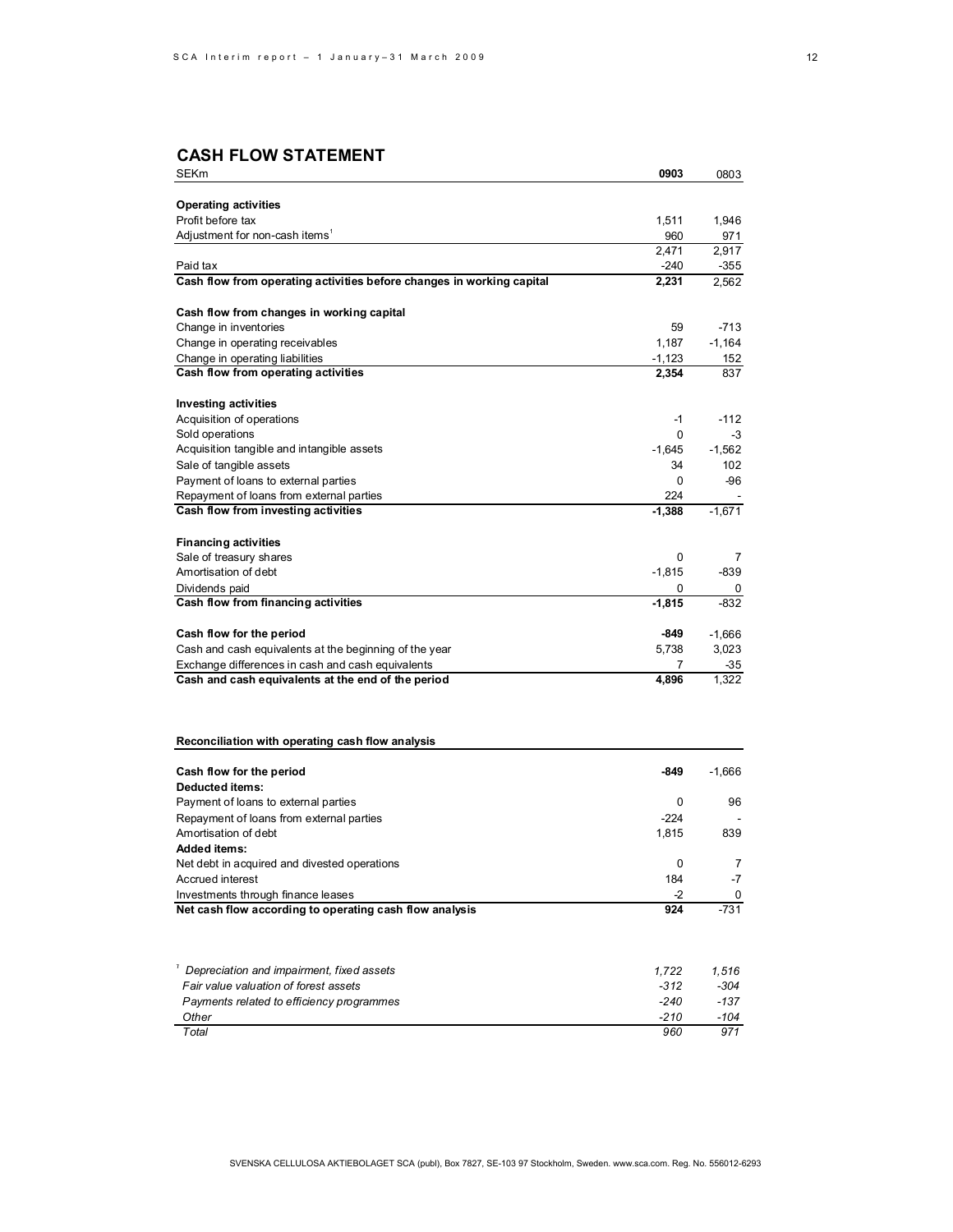# **CONSOLIDATED INCOME STATEMENT**

| <b>SEKm</b>                                                                                                        | 0903      | 0803      | 0812      |
|--------------------------------------------------------------------------------------------------------------------|-----------|-----------|-----------|
| <b>Net sales</b>                                                                                                   | 28,327    | 27,513    | 110,449   |
| Cost of goods sold <sup>1.2</sup>                                                                                  | $-21,995$ | $-21,718$ | $-88,190$ |
| <b>Gross profit</b>                                                                                                | 6,332     | 5,795     | 22,259    |
| Sales, general and administration <sup>1.2</sup>                                                                   | $-4,204$  | $-3,337$  | $-13,730$ |
| Share in profits of associates                                                                                     | 8         | 13        | 25        |
| <b>Operating profit</b>                                                                                            | 2,136     | 2,471     | 8,554     |
| Financial items                                                                                                    | $-625$    | $-525$    | $-2,317$  |
| Profit before tax                                                                                                  | 1,511     | 1,946     | 6,237     |
| Tax                                                                                                                | $-392$    | $-409$    | $-639$    |
| Net profit for the period                                                                                          | 1,119     | 1,537     | 5,598     |
| Earnings attributable to:                                                                                          |           |           |           |
| Owners of the parent                                                                                               | 1,110     | 1,534     | 5,578     |
| Non-controlling interests                                                                                          | 9         | 3         | 20        |
| Earnings per share, SEK - owners of the parent                                                                     |           |           |           |
| - before dilution effects                                                                                          | 1.58      | 2.19      | 7.94      |
| - after dilution effects                                                                                           | 1.58      | 2.18      | 7.94      |
| Calculation of earnings per share                                                                                  | 0903      | 0803      | 0812      |
| Earnings attributable to owners of the parent                                                                      | 1,110     | 1,534     | 5,578     |
| Average no. of shares before dilution, millions                                                                    | 702.3     | 702.0     | 702.2     |
| Warrants                                                                                                           | 0.0       | 0.4       | 0.2       |
| Average no. of shares after dilution                                                                               | 702.3     | 702.4     | 702.4     |
| <sup>1</sup> Of which, depreciation                                                                                | $-1,722$  | $-1,514$  | $-6,199$  |
| <sup>2</sup> 2008 figures have been reclassified between cost of goods sold and sales, general and administration. |           |           |           |
|                                                                                                                    | 0903      | 0803      | 0812      |
| Gross margin                                                                                                       | 22.4      | 21.1      | 20.2      |
| Operating margin                                                                                                   | 7.5       | 9.0       | 7.7       |
| Financial net margin                                                                                               | $-2.2$    | $-1.9$    | $-2.1$    |
| Profit margin                                                                                                      | 5.3       | 7.1       | 5.6       |
| Tax                                                                                                                | $-1.4$    | $-1.5$    | $-0.6$    |
| Net margin                                                                                                         | 3.9       | 5.6       | 5.0       |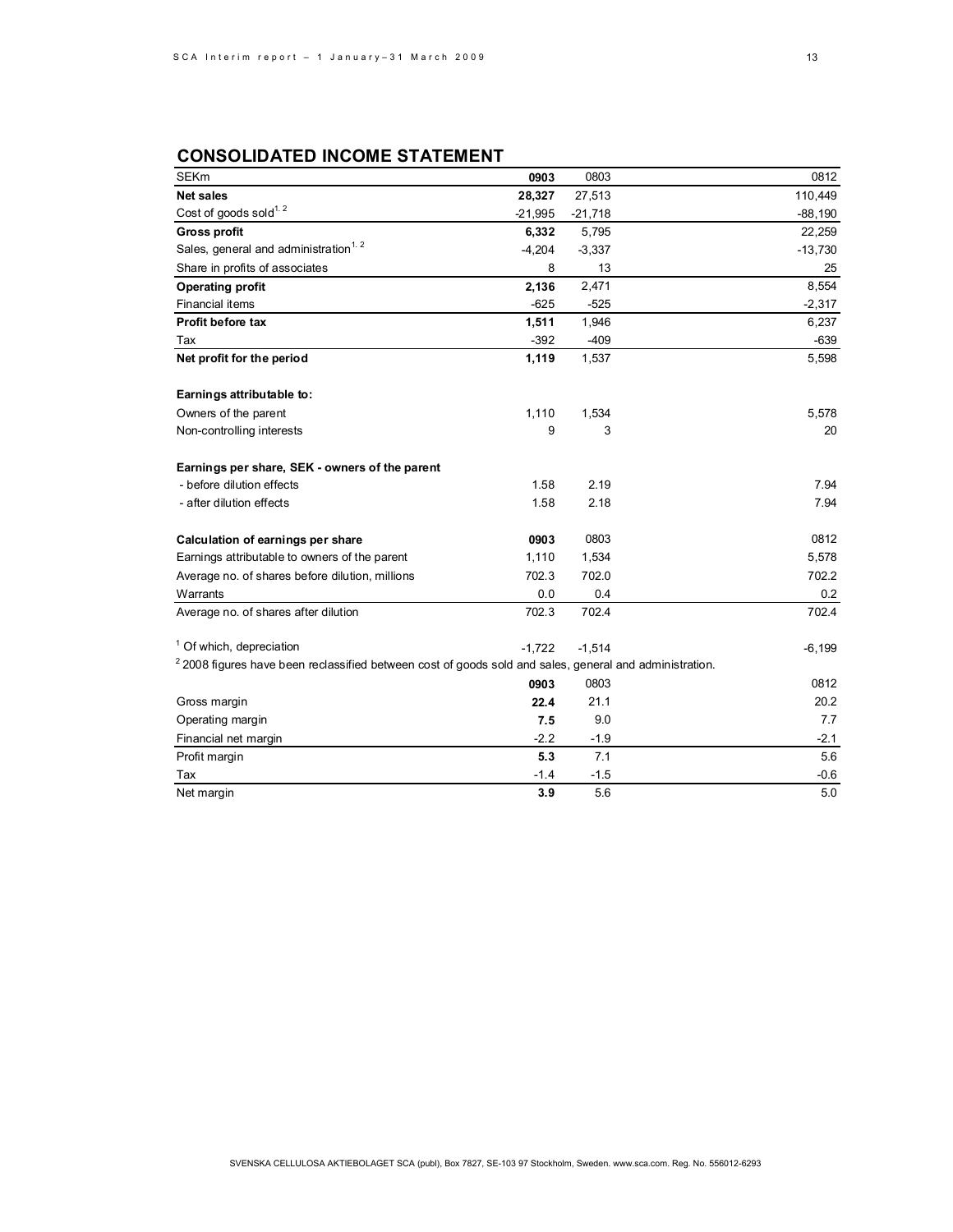# **CONSOLIDATED STATEMENT OF COMPREHENSIVE INCOME**

| <b>SEKm</b>                                                       | 0903     | 0803     | 0812     |
|-------------------------------------------------------------------|----------|----------|----------|
| Profit for the period                                             | 1,119    | 1,537    | 5,598    |
| Other comprehensive income for the period, net of tax:            |          |          |          |
| Actuarial gains/losses on defined benefit pension plans           | $-1,361$ | 224      | $-3,322$ |
| Available-for-sale financial assets                               | 15       | $-93$    | -599     |
| Cash flow hedges                                                  | -18      | 2        | $-259$   |
| Exchange differences on translating foreign operations            | 1,211    | $-1,799$ | 2,885    |
| Gains/losses from hedges of net investments in foreign operations | $-112$   | 183      | 763      |
| Income tax relating to components of other comprehensive income   | 360      | $-61$    | 1,013    |
| Other comprehensive income for the period, net of tax             | 95       | $-1,544$ | 481      |
| Total comprehensive income for the period                         | 1.214    | $-7$     | 6.079    |
| Total comprehensive income attributable to:                       |          |          |          |
| Owners of the parent                                              | 1.199    | $-2$     | 5,921    |
| Non-controlling interests                                         | 15       | -5       | 158      |

# **CONSOLIDATED STATEMENT OF CHANGES IN EQUITY**

| <b>SEKm</b>                               | 0903   | 0803   | 0812     |
|-------------------------------------------|--------|--------|----------|
| Attributable to owners of the parent      |        |        |          |
| Opening balance, 1 January                | 66.450 | 63,590 | 63,590   |
| Total comprehensive income for the period | 1,199  | $-2$   | 5,921    |
| Sale of treasury shares                   | 0      |        | 28       |
| Dividend                                  | 0      | 0      | $-3,089$ |
| <b>Closing balance</b>                    | 67,649 | 63,595 | 66,450   |
| Non-controlling interests                 |        |        |          |
| Opening balance, 1 January                | 802    | 689    | 689      |
| Total comprehensive income for the period | 15     | -5     | 158      |
| Dividend                                  | 0      | 0      | -39      |
| Change in Group composition               | 0      | -6     | -6       |
| <b>Closing balance</b>                    | 817    | 678    | 802      |
| Total equity, closing balance             | 68,466 | 64,273 | 67,252   |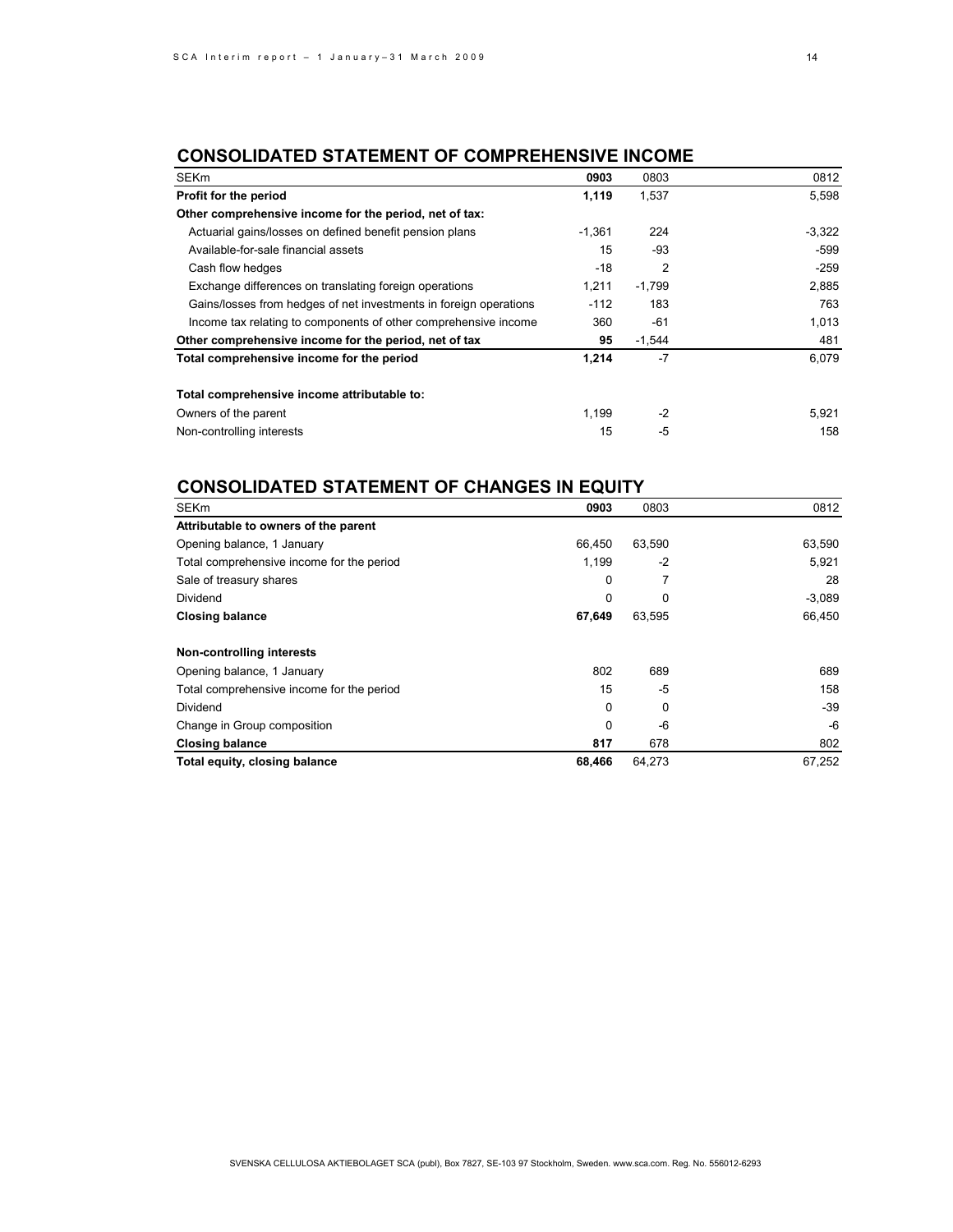# **CONSOLIDATED BALANCE SHEET**

|                                                                                               | 31 March 2009 | 31 December 2008 |  |
|-----------------------------------------------------------------------------------------------|---------------|------------------|--|
|                                                                                               | <b>SEKm</b>   | SEKm             |  |
| <b>Assets</b>                                                                                 |               |                  |  |
| Goodwill                                                                                      | 19,952        | 19,374           |  |
| Other intangible assets                                                                       | 3,950         | 3,786            |  |
| Tangible assets                                                                               | 89,515        | 88,411           |  |
| Shares and participations                                                                     | 1,086         | 1,056            |  |
| Non-current financial assets <sup>1</sup>                                                     | 1,963         | 2,499            |  |
| Other non-current receivables                                                                 | 1,277         | 1,239            |  |
| <b>Total non-current assets</b>                                                               | 117,743       | 116,365          |  |
|                                                                                               |               |                  |  |
|                                                                                               |               |                  |  |
| Operating receivables and inventories                                                         | 35,380        | 36,121           |  |
| <b>Current financial assets</b>                                                               | 521           | 642              |  |
| Non-current assets held for sale                                                              | 102           | 102              |  |
| Cash and cash equivalents                                                                     | 4,896         | 5,738            |  |
| <b>Total current assets</b>                                                                   | 40,899        | 42,603           |  |
| <b>Total assets</b>                                                                           | 158,642       | 158,968          |  |
|                                                                                               |               |                  |  |
| <b>Equity</b>                                                                                 |               |                  |  |
| Owners of the parent                                                                          | 67,649        | 66,450           |  |
| Minority interests                                                                            | 817           | 802              |  |
| <b>Total equity</b>                                                                           | 68,466        | 67,252           |  |
|                                                                                               |               |                  |  |
| Liabilities                                                                                   |               |                  |  |
| Provisions for pensions                                                                       | 4,200         | 3,443            |  |
| Other provisions                                                                              | 9,604         | 9,849            |  |
| Non-current financial liabilities                                                             | 38,294        | 38,859           |  |
| Other non-current liabilities                                                                 | 848           | 857              |  |
| <b>Total non-current liabilities</b>                                                          | 52,946        | 53,008           |  |
|                                                                                               |               |                  |  |
| Current financial liabilities <sup>2</sup>                                                    | 12,503        | 13,170           |  |
| Operating liabilities                                                                         | 24,727        | 25,538           |  |
| <b>Total current liabilities</b>                                                              | 37,230        | 38,708           |  |
| <b>Total liabilities</b>                                                                      | 90,176        |                  |  |
|                                                                                               |               | 91,716           |  |
| <b>Total equity and liabilities</b>                                                           | 158,642       | 158,968          |  |
|                                                                                               |               |                  |  |
| Debt/equity ratio                                                                             | 0.70          | 0.70             |  |
| Visible equity/assets ratio                                                                   | 43%           | 42%              |  |
|                                                                                               |               |                  |  |
| Return on capital employed                                                                    | 8%            | 8%               |  |
| Return on equity                                                                              | 8%            | 9%               |  |
|                                                                                               |               |                  |  |
| <sup>1</sup> Of which pension assets                                                          | 395           | 843              |  |
| $2$ Contracted committed credit lines amount to SEK 32,187m, of which unutilised SEK 20,508m. |               |                  |  |
|                                                                                               |               |                  |  |
|                                                                                               |               |                  |  |
| Capital employed                                                                              | 116,308       | 114,254          |  |
| - of which working capital                                                                    | 11,760        | 11,818           |  |
|                                                                                               |               |                  |  |
| Net debt                                                                                      | 47,842        | 47,002           |  |
| Shareholders' equity                                                                          | 68,466        | 67,252           |  |
|                                                                                               |               |                  |  |
| Provisions for restructuring costs are included in the balance sheet as follows:              |               |                  |  |
| - Other provisions*                                                                           | 635           | 643              |  |
|                                                                                               |               |                  |  |
| - Operating liabilities                                                                       | 450           | 652              |  |
| *) of which, provision for tax risks                                                          | 246           | 246              |  |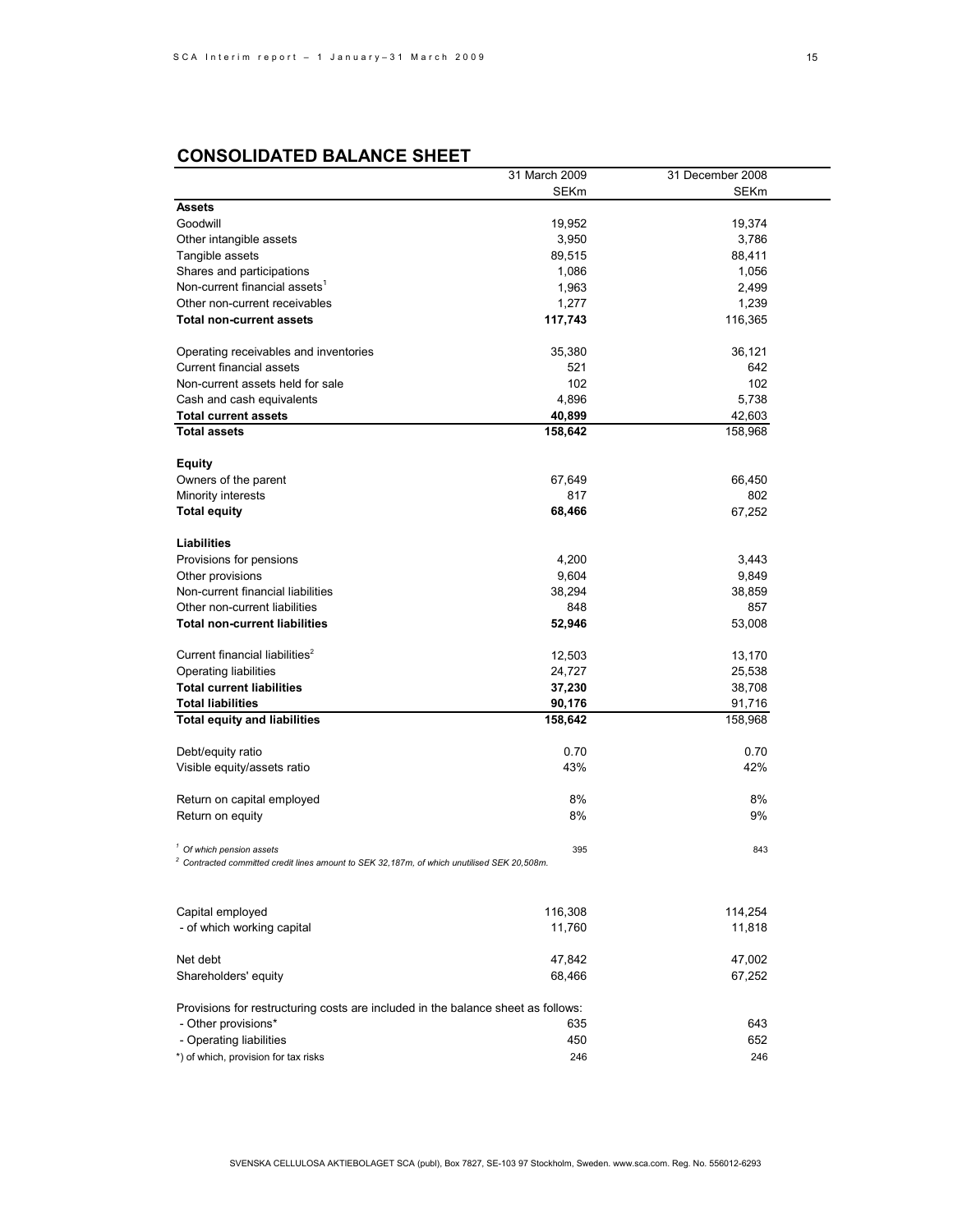## **NET SALES**

| <b>SEKm</b>                            | 2009:1 | 2008:4 | 2008:3 | 2008:2 | 2008:1 | 2007:4 | 2007:3 | 2007:2 |
|----------------------------------------|--------|--------|--------|--------|--------|--------|--------|--------|
| Personal Care                          | 6.476  | 6.289  | 5.807  | 5,671  | 5.564  | 5.706  | 5.510  | 5.554  |
| Tissue                                 | 10.466 | 10.256 | 9.642  | 9.203  | 9.279  | 9.343  | 8.204  | 8.060  |
| Packaging                              | 7.495  | 7.746  | 8.400  | 8,582  | 8,713  | 8.494  | 8.434  | 8,229  |
| <b>Forest Products</b>                 | 4,333  | 4.225  | 3.956  | 4.239  | 4.290  | 4.803  | 4.743  | 4.726  |
| - Publication papers                   | 2,535  | 2.373  | 2.245  | 2,198  | 2.199  | 2.259  | 2.225  | 2.149  |
| - Pulp, timber and solid-wood products | 1.798  | 1.852  | 1.711  | 2.041  | 2.091  | 2.544  | 2.518  | 2.577  |
| Other                                  | 371    | 379    | 369    | 351    | 369    | 318    | 320    | 341    |
| Intra-group deliveries                 | $-814$ | $-736$ | -736   | $-707$ | $-702$ | -856   | $-849$ | $-782$ |
| <b>Total net sales</b>                 | 28,327 | 28,159 | 27.438 | 27,339 | 27,513 | 27,808 | 26,362 | 26,128 |
|                                        |        |        |        |        |        |        |        |        |

## **OPERATING PROFIT**

| <b>SEKm</b>                                                                                                                                        | 2009:1 | 2008:4 | 2008:3 | 2008:2 | 2008:1 | 2007:4 | 2007:3 | 2007:2 |
|----------------------------------------------------------------------------------------------------------------------------------------------------|--------|--------|--------|--------|--------|--------|--------|--------|
| Personal Care                                                                                                                                      | 704    | 712    | 734    | 721    | 745    | 781    | 742    | 758    |
| Tissue                                                                                                                                             | 864    | 619    | 633    | 577    | 546    | 508    | 464    | 413    |
| Packaging                                                                                                                                          | 81     | 109    | 319    | 457    | 608    | 692    | 648    | 622    |
| <b>Forest Products</b>                                                                                                                             | 583    | 518    | 481    | 553    | 655    | 691    | 766    | 750    |
| - Publication papers                                                                                                                               | 288    | 150    | 78     | 91     | 83     | 125    | 143    | 141    |
| - Pulp, timber and solid-wood products                                                                                                             | 295    | 368    | 403    | 462    | 572    | 566    | 623    | 609    |
| Other <sup>1</sup>                                                                                                                                 | -96    | $-120$ | $-121$ | $-109$ | -83    | 219    | $-94$  | $-95$  |
| Total operating profit <sup>1</sup>                                                                                                                | 2.136  | 1,838  | 2.046  | 2.199  | 2.471  | 2.891  | 2,526  | 2,448  |
| Financial items                                                                                                                                    | $-625$ | $-688$ | $-608$ | $-496$ | $-525$ | $-549$ | $-507$ | $-435$ |
| Profit before tax <sup>1</sup>                                                                                                                     | 1,511  | 1.150  | 1,438  | 1.703  | 1,946  | 2,342  | 2,019  | 2,013  |
| Tax                                                                                                                                                | $-392$ | 276    | $-185$ | $-321$ | $-409$ | $-204$ | 0      | $-443$ |
| Net profit for the period <sup>2</sup>                                                                                                             | 1.119  | 1.426  | 1.253  | 1.382  | 1,537  | 2.138  | 2.019  | 1,570  |
| <sup>1</sup> The fourth quarter of 2007 includes SEK 300m in items affecting comparability, specified per business area in the 2007 annual report. |        |        |        |        |        |        |        |        |

 $2$  The fourth quarter of 2007 includes SEK 252m in items affecting comparability.

## **OPERATING MARGIN**

| $\overline{\%}$                        | 2009:1 | 2008:4 | 2008:3 | 2008:2 | 2008:1 | 2007:4 | 2007:3 | 2007:2 |
|----------------------------------------|--------|--------|--------|--------|--------|--------|--------|--------|
| Personal Care                          | 10.9   | 11.3   | 12.6   | 12.7   | 13.4   | 13.7   | 13.5   | 13.6   |
| Tissue                                 | 8.3    | 6.0    | 6.6    | 6.3    | 5.9    | 5.4    | 5.7    | 5.1    |
| Packaging                              | 1.1    | 1.4    | 3.8    | 5.3    | 7.0    | 8.1    | 7.7    | 7.6    |
| <b>Forest Products</b>                 | 13.5   | 12.3   | 12.2   | 13.0   | 15.3   | 14.4   | 16.2   | 15.9   |
| - Publication papers                   | 11.4   | 6.3    | 3.5    | 4.1    | 3.8    | 5.5    | 6.4    | 6.6    |
| - Pulp, timber and solid-wood products | 16.4   | 19.9   | 23.6   | 22.6   | 27.4   | 22.2   | 24.7   | 23.6   |

# **CONSOLIDATED INCOME STATEMENT**

| <b>SEKm</b>                                    | 2009:1    | 2008:4    | 2008:3    | 2008:2    | 2008:1    |
|------------------------------------------------|-----------|-----------|-----------|-----------|-----------|
| Net sales                                      | 28,327    | 28.159    | 27,438    | 27,339    | 27,513    |
| Cost of goods sold $1$                         | $-21,995$ | $-22,908$ | $-21,941$ | $-21,623$ | $-21,718$ |
| Gross profit                                   | 6,332     | 5,251     | 5,497     | 5.716     | 5,795     |
| Sales, general and administration <sup>1</sup> | $-4,204$  | $-3,409$  | $-3,464$  | $-3,520$  | $-3,337$  |
| Share in profits of associates                 | 8         | $-4$      | 13        | 3         | 13        |
| <b>Operating profit</b>                        | 2,136     | 1,838     | 2,046     | 2,199     | 2,471     |
| Financial items                                | $-625$    | $-688$    | $-608$    | $-496$    | $-525$    |
| Profit before tax                              | 1,511     | 1,150     | 1,438     | 1,703     | 1,946     |
| Taxes                                          | $-392$    | 276       | $-185$    | $-321$    | $-409$    |
| Net profit for the period                      | 1,119     | 1.426     | 1,253     | 1.382     | 1.537     |

 $12008$  figures have been reclassified between cost of goods sold and sales, general and administration.